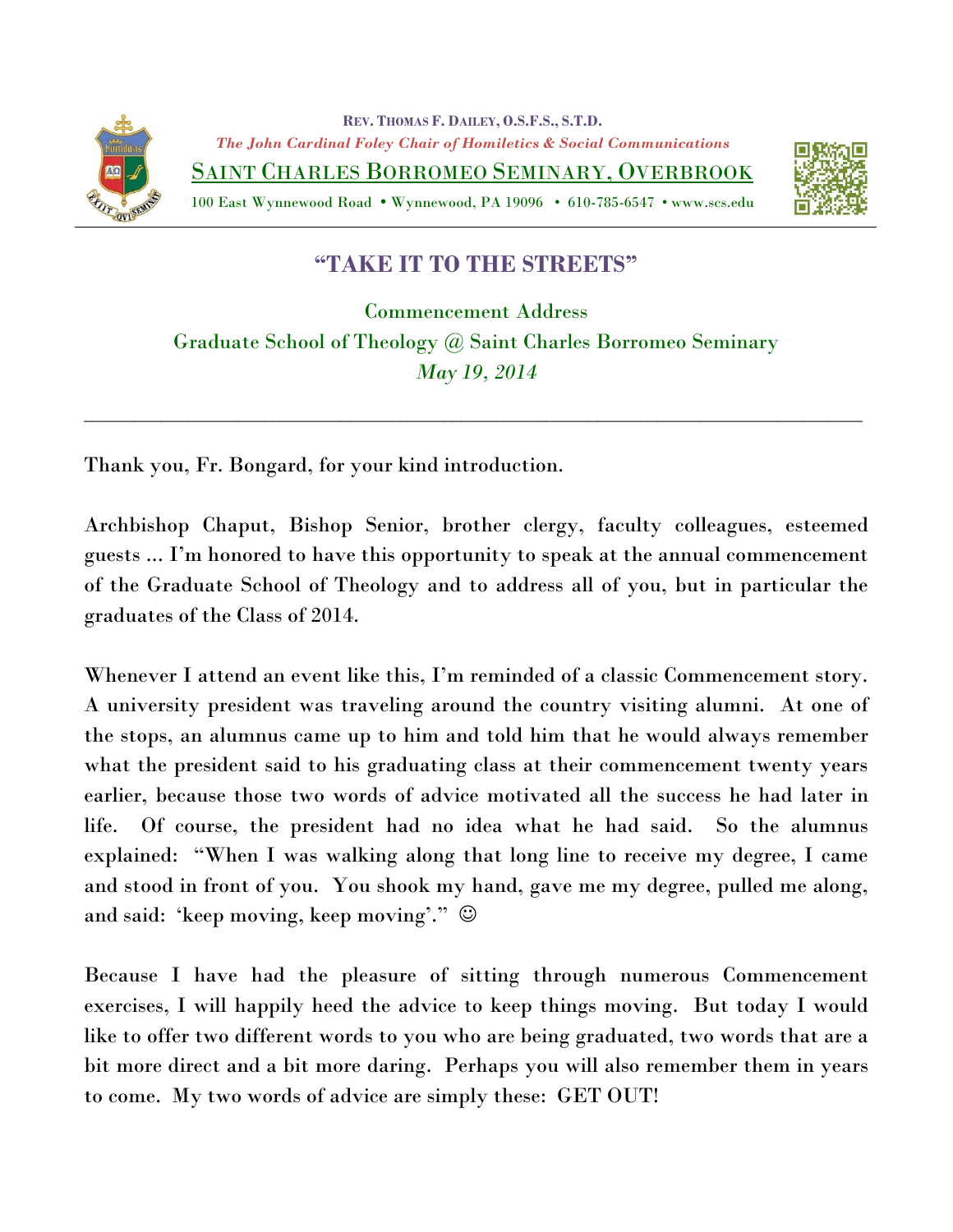Now, I certainly do not mean to sound dismissive or flippant. On the contrary, I say those two words with the best of intentions and, of course, in all Christian charity. "Get out" – as in go out, go forth. These are words pertinent to any "commencement" – because as the name of the event implies, this is not the end of your work, only its beginning. So, get out ... and keep moving, too!

I realize that my two words to you do not sound especially wise or profound. They do not sound especially auspicious for an occasion such as this. And you may even think the meaning is so obvious as not to need explaining. But what I would like to suggest to you today is that those two words can serve as a clarion call for the culmination of your education because they are grounded on an image of what, in the end, theology is all about.



Think back for a moment to the time when you started pursuing your degree or certificate here. No doubt someone, or perhaps many people, asked you what you were going to do with such a degree. Now that you have completed your studies, that question has even more urgency. What are you going to do with a degree or certificate *in Theology*?

Never mind that along the way you have become wiser, by opening your minds and hearts to the masters and learning from the "Queen of all the Sciences." Our culture, with its emphasis on efficiency and functionality, still wants to know what you're going *to do* with a degree in Theology. In this instrumentalist perspective, the goal of education is to gain a credential that will lead to more meaningful work as a way to earn a better living. Knowledge, in this view, has value only as much as it leads to greater buying power.

Let me assure you, based on my own lengthy experience in higher education, you will *not* get rich with this degree ... not even from an institution with as grand and glorious a history as Saint Charles Borromeo Seminary! Still, there remains a valid point to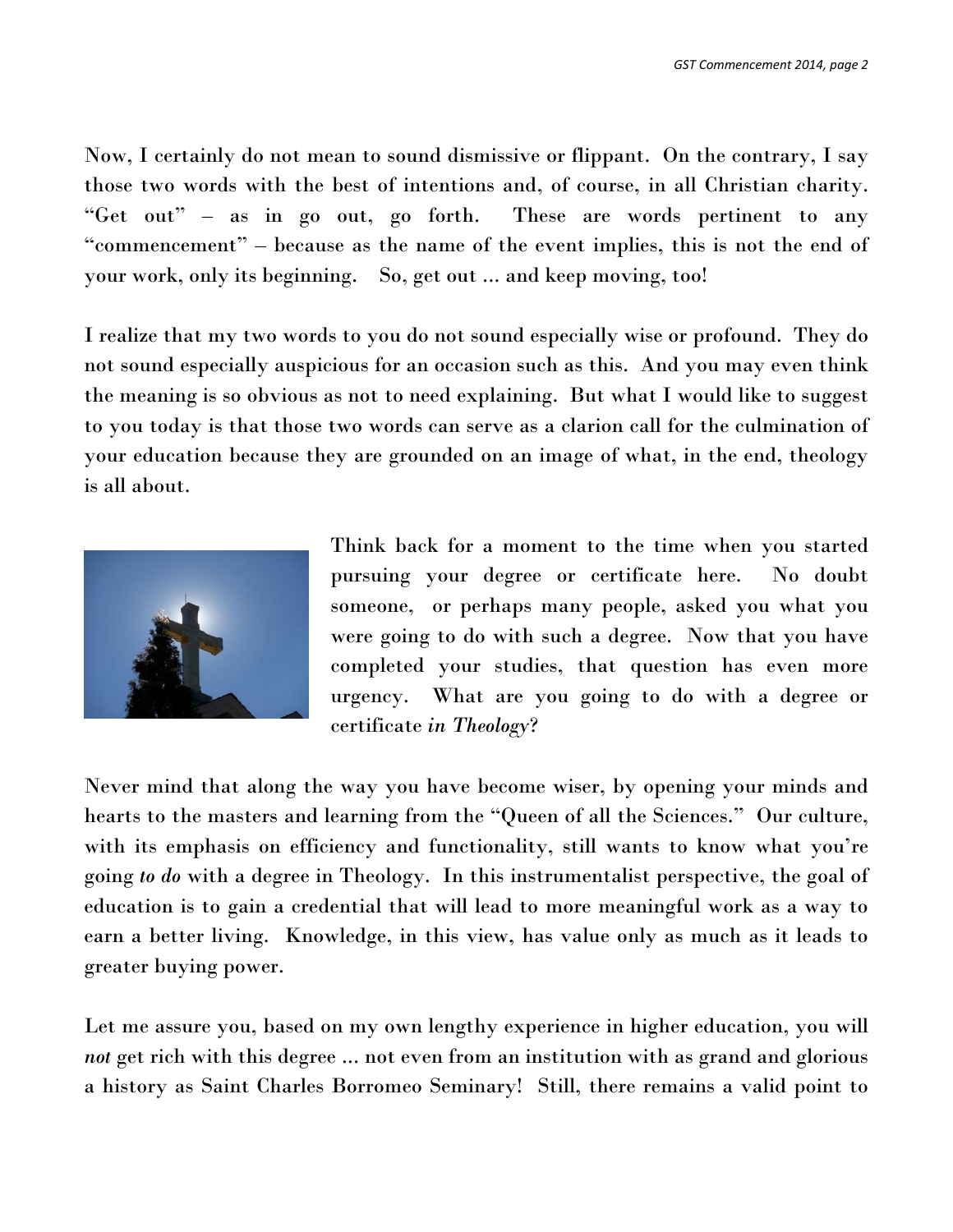the cultural question: really, what *are* you going to do with this degree? The answer I propose to you today is just this: "get out" and "take it to the streets."

That answer is predicated upon Pope Francis' theology of the contemporary Church as a place whose doors should be open to the world around it. The Holy Father repeats this image in his apostolic exhortation on "The Joy of the Gospel," and my brief remarks today are based on the first chapter of that document. (The entire text is well worth reading, or reading again, but I did promise I would keep this moving!)



What Pope Francis says at the end of that opening chapter is instructive for all of us. In his words: "I prefer a Church which is bruised, hurting and dirty because it has been out on the streets, rather than a Church which is unhealthy from being confined and from clinging to its own security" (no. 49). So, to get dirty by going out and taking the Gospel message to the

streets – that's the pope's image of a missionary Church, a Church that brings grace to the world. That's the exhortation he gives to everyone who belongs to the Church, because all of us share this common vocation to holiness.

And that's a particularly apt image for you who are being graduated today with a degree or a certificate in Theology. On what streets will you trod? How will you get dirty there? And what is it that you should be taking to the streets?

Where you go will, of course, vary with each one of you. But for all of you it will likely be very different from traveling on Wynnewood Road to and from scenic Overbrook! Still, as I see it, there are two streets on your theological roadmap that we share in common.



One is local – it's the street on which your parish is found. As Pope Francis says in his exhortation, "The parish is not an outdated institution; .... The parish is the presence of the Church in a given territory, an environment for hearing God's word, for growth in the Christian life, for dialogue, proclamation, charitable outreach, worship and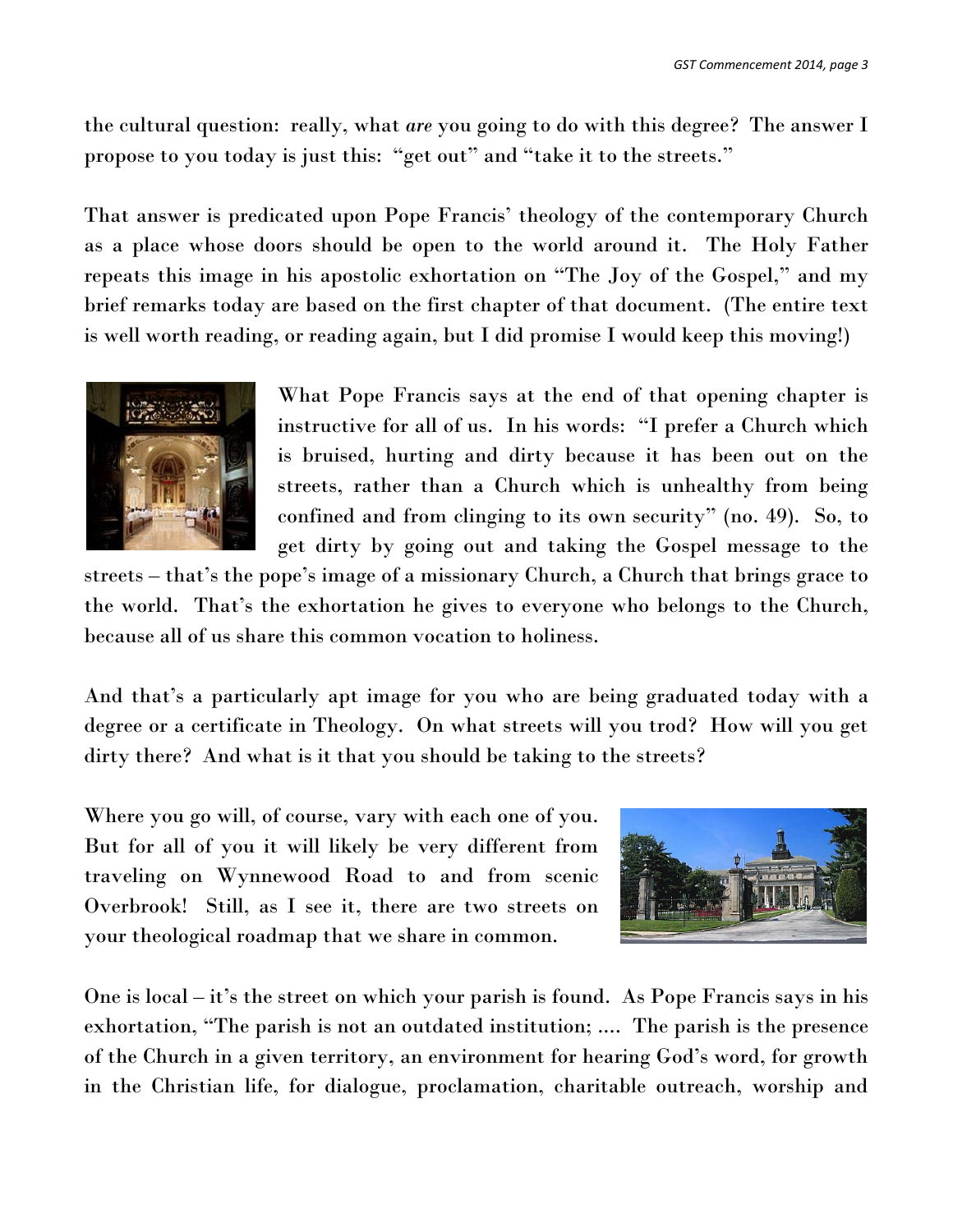celebration. ... It is a community of communities, a sanctuary where the thirsty come to drink in the midst of their journey, and a center of constant missionary outreach." As idyllic as all of that sounds, the Holy Father also realistically admits "that the call to review and renew our parishes has not yet sufficed to bring them nearer to people, to make them environments of living communion and participation, and to make them completely mission-oriented" (no. 28).

Well, that call comes to you today; it falls to you now to go back to your parishes to assist with this evangelical and missionary renewal of the local Church. With degree or certificate in hand, you have been prepared to participate more fully in the life of a parish and perhaps even take a leadership role there. So, get out! Take what you've



learned here and bring it to fruition in the lived theology that is to be experienced in the environment of parish life. Your newfound knowledge is not only for your own sake, nor merely for your own power; instead, what you have received in terms of theological knowledge is a gift for you to share now with the community of believers for the benefit of all.

The other street on which you will go is the way of the world – the highways and byways of everyday life, of work and play, of family and friends, of politics and economics and healthcare and every other realm of modern society. These are roads traveled by anyone and everyone. They are the pathways where encounters between the human and the divine can take place. The Holy Father urges us to walk those streets when he says: "In fidelity to the example of the Master, it is vitally important for the Church today to go forth and preach the Gospel to all: to all places, on all occasions, without hesitation, reluctance or fear. The joy of the Gospel is for all people: no one can be excluded" (no. 23).

On those secular streets you will, indeed, encounter a fascinating variety of people: believers and seekers, the curious and the confused, some interested in what you now know but many more who remain opposed to it. There you can count on getting bumped and bruised, because the paths are overcrowded with any number of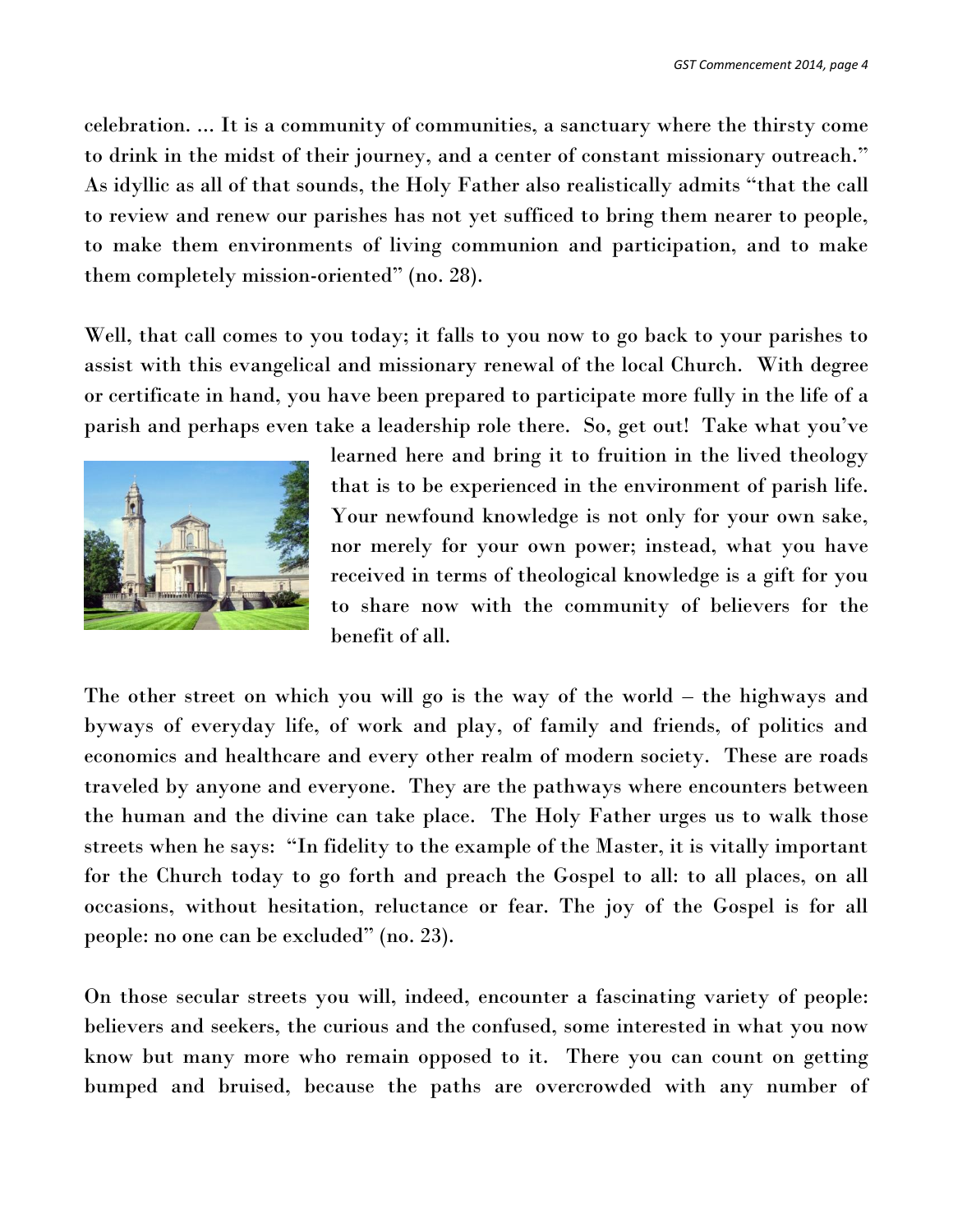competing and contrasting worldviews. There you may also get hurt, by ignorance or indifference or even harsh criticism. So be it! As the Holy Father acknowledges, "we will never be able to make the Church's teachings easily understood or readily appreciated by everyone. Faith always remains something of a cross" (no 42.)

But faith is also made for the streets ... our streets, today's streets! It's out there – on the street and no longer in classrooms or libraries or institutes – that your degree or certificate will have real value. It's out on the streets where people have need of the Gospel message in which you have become theologically wellversed. As Pope Francis points out, "If something should rightly disturb us and trouble our consciences, it is the fact that so many of our brothers and sisters are living without the strength, light and consolation born of friendship with Jesus Christ, without a



community of faith to support them, without meaning and a goal in life" (no. 49).

You who are honored here today have sought that goal through your studies. You've done so with the support of fellow believers. You have come to see, through the eyes of an enlightened faith, that Jesus Christ is "the way, the truth, and the life." So get out ... and plant the seeds of a meaningful life among your brothers and sisters in the world. This, after all, is the motto of the seminary that is about to become your alma mater: "*exiit qui seminat*" – "the one who goes out sows."

It won't be easy, though. Planting seed on the macadam of modernity is a challenge, to say the least! But the Holy Father offers a way for you to do just that (no. 24). Grow in the Spirit of faith and hope and love, and you will attract others to what you know. Resolve to rejoice always in the mysteries of the Incarnation and Resurrection, and you will give witness to a joy that nothing in this world can ever negate or supplant. Show to others, over and over and over again, that infinite mercy of God the Father, and you will be able to embrace your own life and the lives of others – no matter how dirty you may get.